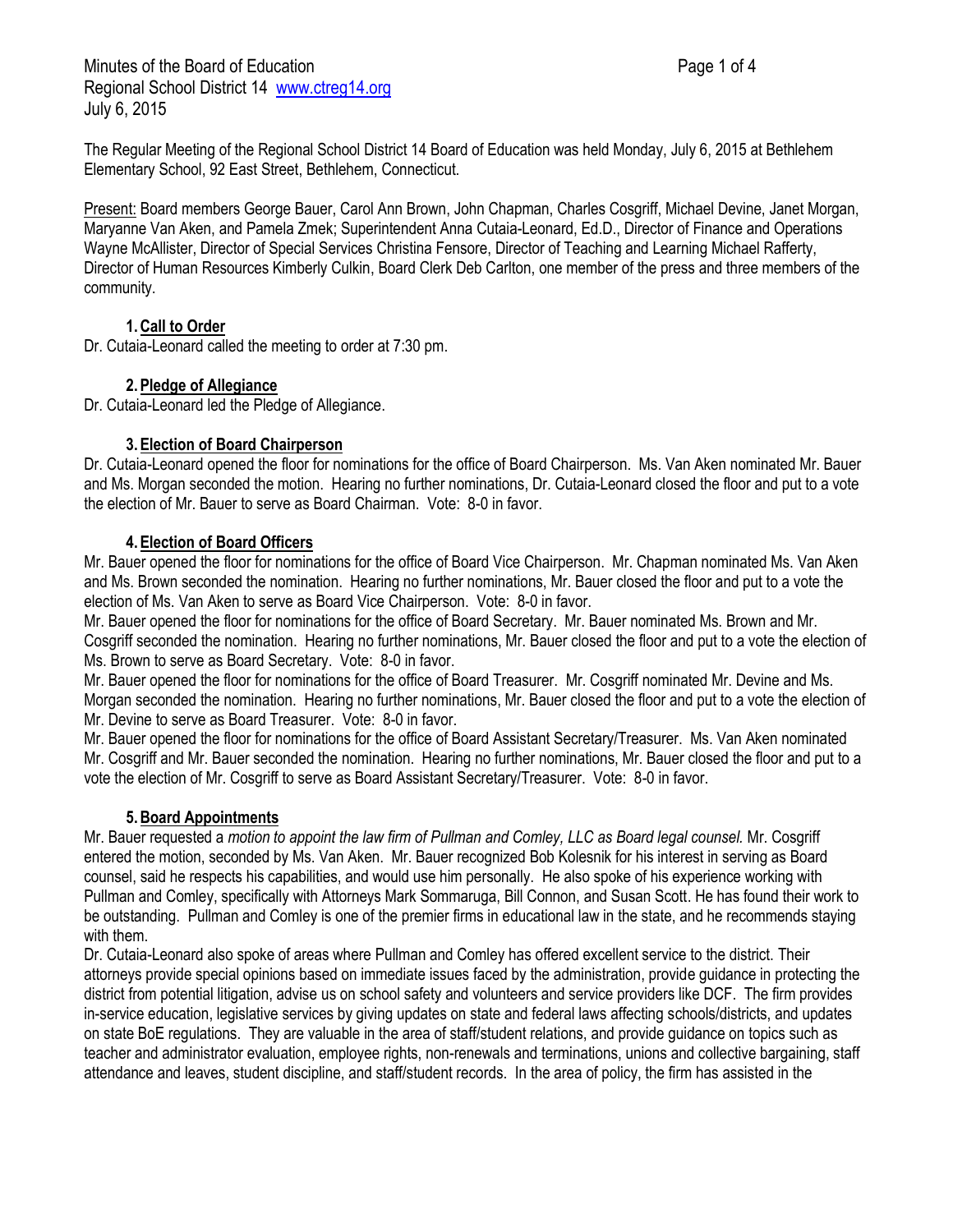development and revision of BoE policies, interpretation and implementation of policy, bid requirements, procedures and contracts, use of facilities, and FoI. There are plans to have them assist in the development of administrative regulations. She cited attributes of our current counsel: they are responsive and available, with good follow through; work well with the administration and are a "good fit;" ask multiple questions to best understand a problem as well as the administration's goal for resolving it; are good communicators; and provide options and realistic advice.

Dr. Cutaia-Leonard spoke of the firm's school law experience: eight of their attorneys represent the School Law practice, with the following areas of focus: school law, labor matters (negotiations, mediation, arbitration, litigation), regulatory claims, federal privacy laws, contractual and litigation issues with vendors, school construction, real estate litigation, union issues and health care issues. As for the firm's professional affiliations, all attorneys in the school law practice are members of the Connecticut Council of School Attorneys, and two members are past presidents of that organization. All attorneys are members of the NSBA Council of School Attorneys. All are members of the CBA's Education Law Committee, and one is the current Chairman of the Hartford County Bar Association Education Committee. She recommended continuing the current relationship with Pullman and Comley.

Mr. McAllister also reported on his nearly three decades of experience with the principals of the firm, during which he has found them to be nothing short of professional at all times. He provided figures on legal fees associated with the two lawsuits filed against the district. The total for both suits, through June 2015, is \$159,635.20 with the Litchfield declaratory judgment costing \$19,864.26 and the Waterbury case \$139,770.94. The 2014-15 total for Pullman and Comley's legal fees was \$109,572, but it was noted that \$52,122 of this number represents fees for defending the referendum challenge. For the same 2014-15 fiscal year, fees paid to Shipman and Goodwin, primarily for special education matters, was \$88,060 and to other special education attorneys, \$75,000.

Mr. Chapman reviewed how the Litchfield case came about, as a way to protect the district moving forward with the building project and subsequent state reimbursement.

Ms. Zmek said she would need more time to review the hand outs and updates on fees. She reminded the board that 5 years ago she said she felt the district's legal fees were too high. This year, there is the opportunity to look at a different kind of representation, to look locally. She suggested the board interview Mr. Kolesnik and wondered if board members had looked at his proposal, and/or called him with any questions. She believes legal counsel should have a relationship with the full board, and not just the chair.

Ms. Van Aken indicated she had read Mr. Kolesnik's proposal, but having worked with Bill Connon on negotiations, where he saved the district significant money, she wouldn't trade his firm for anything. She disagrees with the full board having contact with the attorneys, feeling that should be limited to the chair and the administration. She wants the district leadership to be comfortable with the attorneys they work with; if there is no problem, there is no reason to change. She said did not call Mr. Kolesnik because she didn't feel it was her place to do so.

Ms. Morgan notified the board she would be abstaining from voting because she has used Mr. Kolesnik personally. The board was asked whether anyone else had reason to recuse from voting on board legal counsel; no one did. Mr. Cosgriff agreed that Pullman and Comley are valuable in the area of negotiations.

Ms. Brown noted that Mr. Kolesnik prevailed over Mr. Sommaruga in the reconfiguration lawsuit.

Mr. Chapman said that he felt it was odd that the board was being asked to consider an unsolicited proposal for services. If the opinion was that a change in legal counsel was needed, it would begin with the Superintendent and there would be a process to follow. No need has been presented, and he is not sure why the board is considering a change based on an unsolicited proposal and no evidence that we can do better. He also stressed we are awaiting a Supreme Court decision very soon. He commended Mr. Sommaruga and felt it reflected a level of respect for him as an attorney that he was able to accelerate the case to the high court. He concluded that legal services, too, are about the kids and feels we are getting good representation for them. He also felt the board should rely strongly on input from the administration on this topic. Ms. Zmek responded that the last BoE did not listen to her 4 years ago; \$272,000 is not going to the kids; she didn't find the

unsolicited proposal odd; she does believe legal counsel should have relationships with all board members – not phone conversations but should at least know who they are; and said it looks to her as though it will be inertia forever.

Mr. Devine said that his perception, based on business experience, is that there is a process followed for acquisition of services. This usually involves a request for qualifications (RFQ), a committee to filter applications, and bid notifications. It does not involve someone walking in and saying 'I want to work for you.' Also, the needs and requests of the administration are important. A compelling reason is needed. There has been no board discussion around any compelling reason or a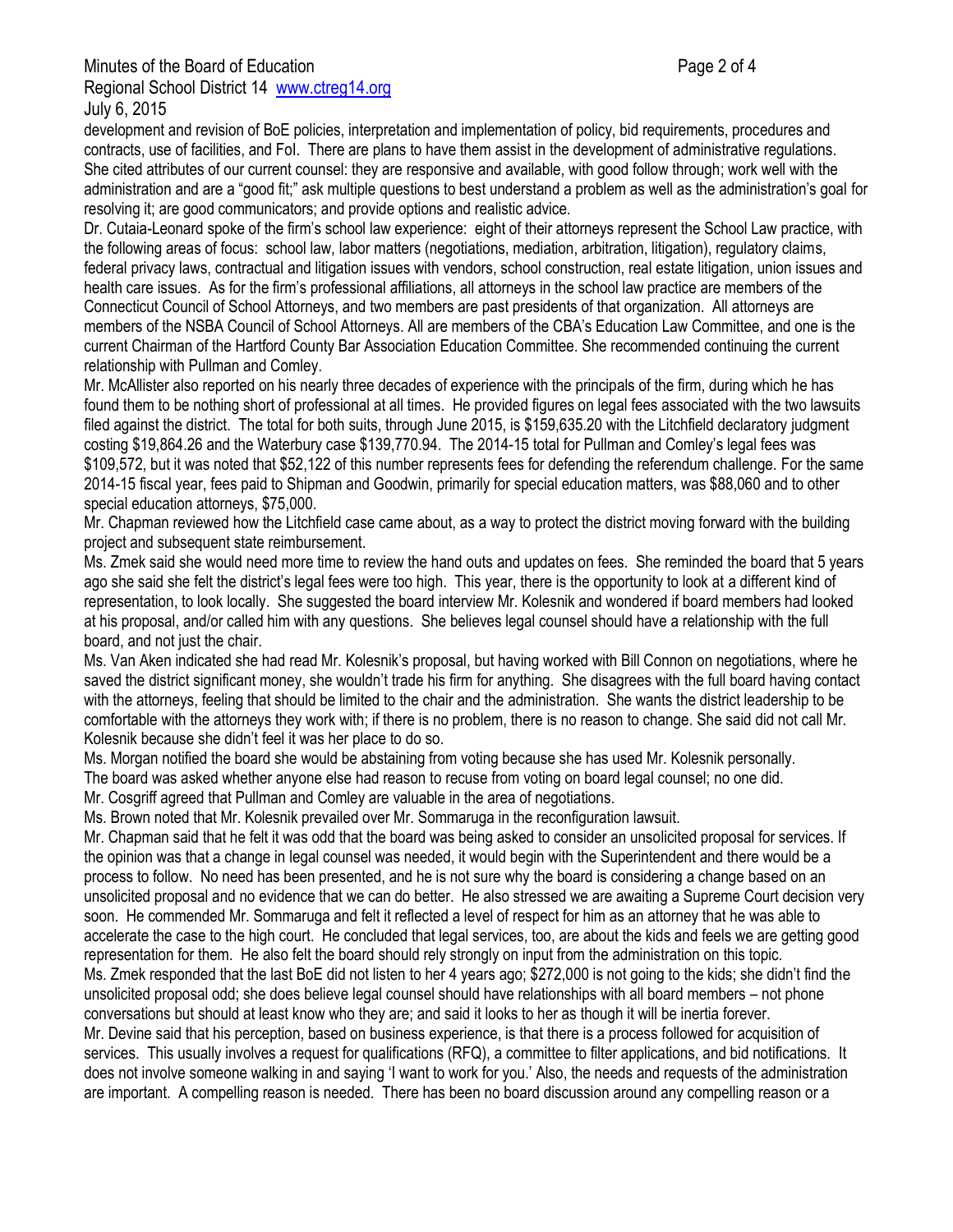Minutes of the Board of Education **Page 3 of 4** and 2 of 4

Regional School District 14 [www.ctreg14.org](http://www.ctreg14.org/) July 6, 2015

consensus of board members wanting to look at it. Pullman and Comley has no hold on us; however, there is no reason to think they couldn't stay with us for another 10 years. The situation has been confusing to him. He is comfortable with the current board counsel.

Ms. Zmek said she can think of 272,000 reasons to change counsel, and this has been the board's first discussion of it. Mr. Kolesnik had told her you know you have a good attorney if your fees are low.

Mr. Devine suggested this would be a good workshop topic – how to know we are getting good service – but doesn't feel good service is purely related to cost.

In response to the "other stuff" for which Ms. Zmek said we are charged for legal services, Mr. McAllister provided figures, excluding fees related to special education:

In 2010-2011 the district paid \$64,962 for general representation; in 2011-2012, we were charged \$43,350; in the fiscal year 2012-2013 the number was \$75,702 and this included teacher negotiations; in 2013-2014 fees totaled \$139,224 (\$107,513 for the 2 lawsuits and \$31,711 for general representation); and, in the 2014-2015 year, \$52,122 was spent on the 2 court cases and \$\$57,450 for general representation.

Dr. Cutaia-Leonard addressed the board, saying she is accountable for legal fees. She is here to help the district improve, not to sweep things under the rug. During her time here, she has made many calls to our attorneys, and yet our totals are still low. She will not turn a blind eye to naughty behavior. If board members feel the fees are too high, she would like them to discuss this with her.

**The motion** previously made, *to appoint the law firm of Pullman and Comley, LLC as Board legal counsel,* **carried 5-2-1**, with Mr. Bauer, Mr. Chapman, Mr. Cosgriff, Mr. Devine and Ms. Van Aken voting yes; Ms. Brown and Ms. Zmek voting no; and Ms. Morgan abstaining*.*

Mr. Bauer requested a *motion to appoint Debra Carlton to serve as Board Clerk.* Entered by Ms. Van Aken and seconded by Ms. Brown, **the motion carried 8-0**.

Mr. Bauer requested a *motion to appoint Andrea Needleman, MD, as Health Director and school physician for BES, MES and WMS; and Charles McNair, MD, school physician for NHS.* Entered by Ms. Van Aken and seconded by Mr. Cosgriff, the **motion carried 8-0.**

Mr. Bauer requested a *motion to appoint James Bauer, DMD, as School Dentist.* Entered by Ms. Van Aken and seconded by Mr. Cosgriff, the **motion carried 8-0.**

# **6.Review of Minutes**

Mr. Bauer requested a *motion to approve the regular meeting minutes of June 15, 2015.* Entered by Ms. Van Aken and seconded by Mr. Devine, the **motion carried 7-0-1** with Mr. Cosgriff abstaining.

# **7. Information and Proposals**

A. Committee reports – none.

### B. Superintendent's Report

Dr. Cutaia-Leonard updated the Board on work that is being done this summer. She cited facilities work in the schools, curriculum work with Mr. Rafferty and the teachers, chrome book training, website revamping, smartboard installations, and extended school year at WMS, and interviews for MES principal this week, to name a few.

### C. Board Chair's Comments

Mr. Bauer thanked his fellow board members for re-electing him, and asked that they send requests for committee assignments to him.

# **8.Privilege of the Floor**

Dave Butkus, Bethlehem, suggested the Board move privilege of the floor earlier in the meeting. There are a few instances with the Board's legal counsel that the Bethlehem Selectmen are not happy with, and he would have appreciated them allowing public comment before the decision was made. He had come to support Ms. Zmek, but having heard the points